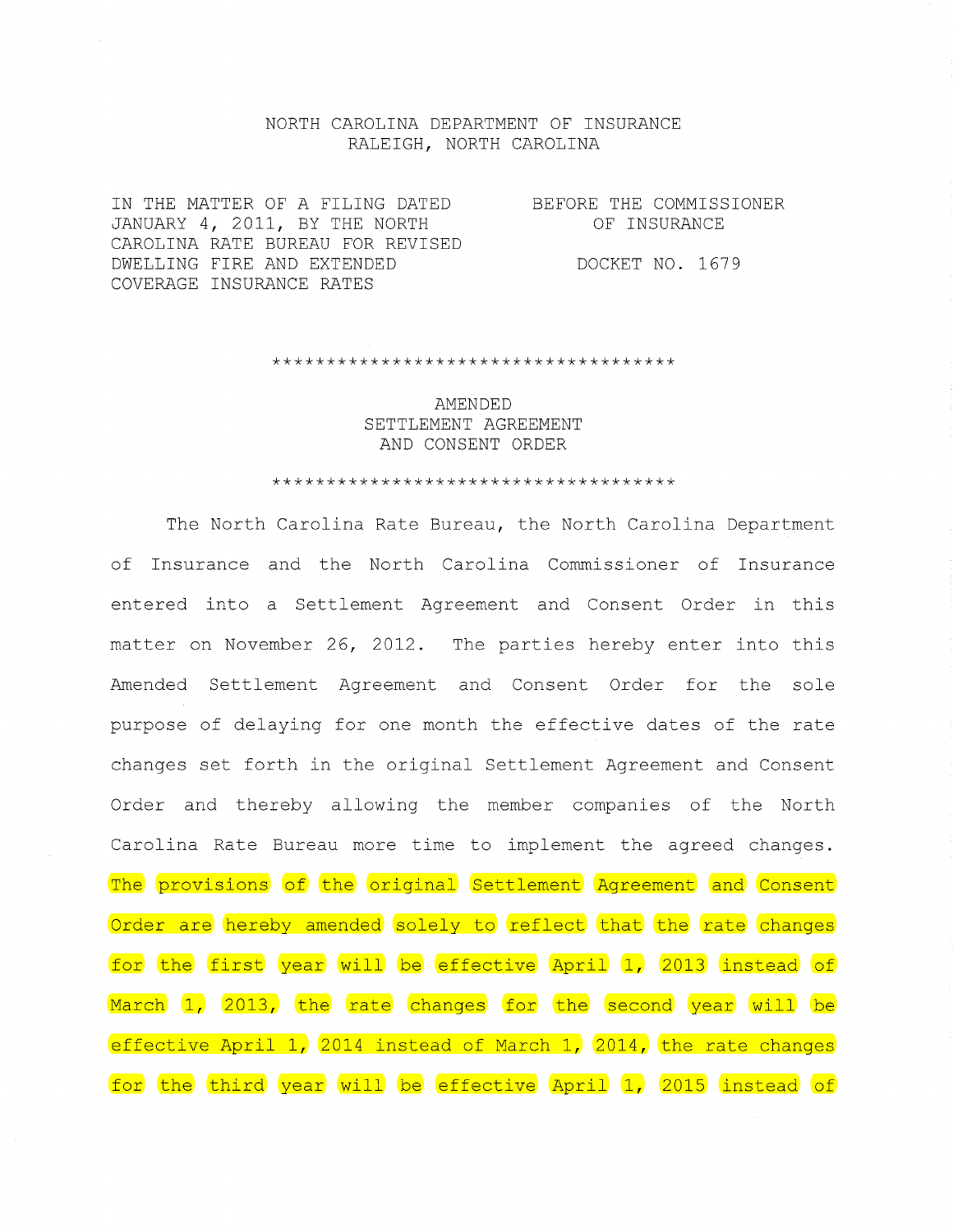March 1, 2015 and the other dates that are impacted by these revisions are also revised accordingly.

NOW, THEREFORE, IT IS ORDERED AND AGREED AS FOLLOWS:

- 1. The original Settlement Agreement and Consent Order shall continue in effect subject to the modifications set forth below.
- 2. Paragraph 2 of the original Settlement Agreement and Consent Order is amended as follows:

The approved overall statewide rate level increases for the extended coverage portion of the 2011 Filing shall take place over a three-year period and are as follows:

- (a) An 11.4% increase over current rates distributed by territory as shown on the attached Exhibit A, applicable to all new and renewal policies becoming effective on and after April 1, 2013.
- (b) An 8.3% increase over rates in effect on March 31, 2014 distributed by territory as shown on the attached Exhibit A, applicable to all new and renewal policies becoming effective on and after April 1, 2014.
- $(c)$  A 3.4% increase over rates in effect on March 31, 2015 distributed by territory as shown on the attached Exhibit A, applicable to all new and renewal policies becoming effective on and after April 1, 2015.
- 3. The references to March 1, 2016 in paragraphs 3 and 4 of the original Settlement Agreement and Consent Order are amended to reference April 1, 2016.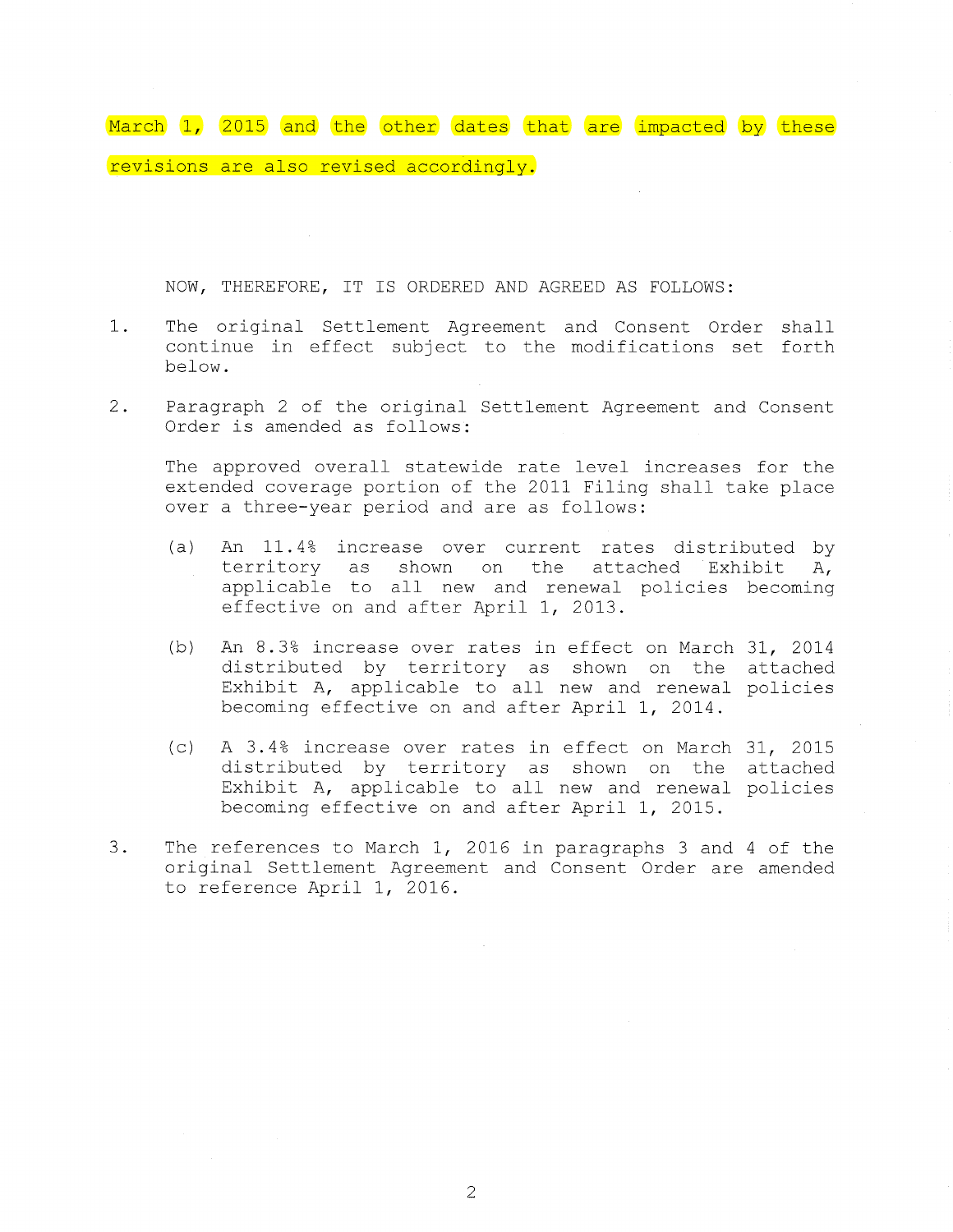4. Exhibit A of the original Settlement Agreement and Consent Order is amended and restated as shown on the attached Exhibit A, with the only revisions being to the effective dates set forth in the headings on pages 1, 3 and 5 thereof.

Except as amended, the original Settlement Agreement and Consent Order shall remain in full force and effect.

This  $\frac{\mathcal{S}^{\mathcal{H}}\mathbf{h}}{\mathbf{d}}$  day of December, 2012.

Comm oner of Insurance

WE CONSENT:

 $\mathcal{F}^{\text{max}}_{\text{max}}$  and  $\mathcal{F}^{\text{max}}_{\text{max}}$ 

NORTH CAROLINA DEPARTMENT OF INSURANCE

BY:

NORTH CAROLINA RATE BUREAU BY: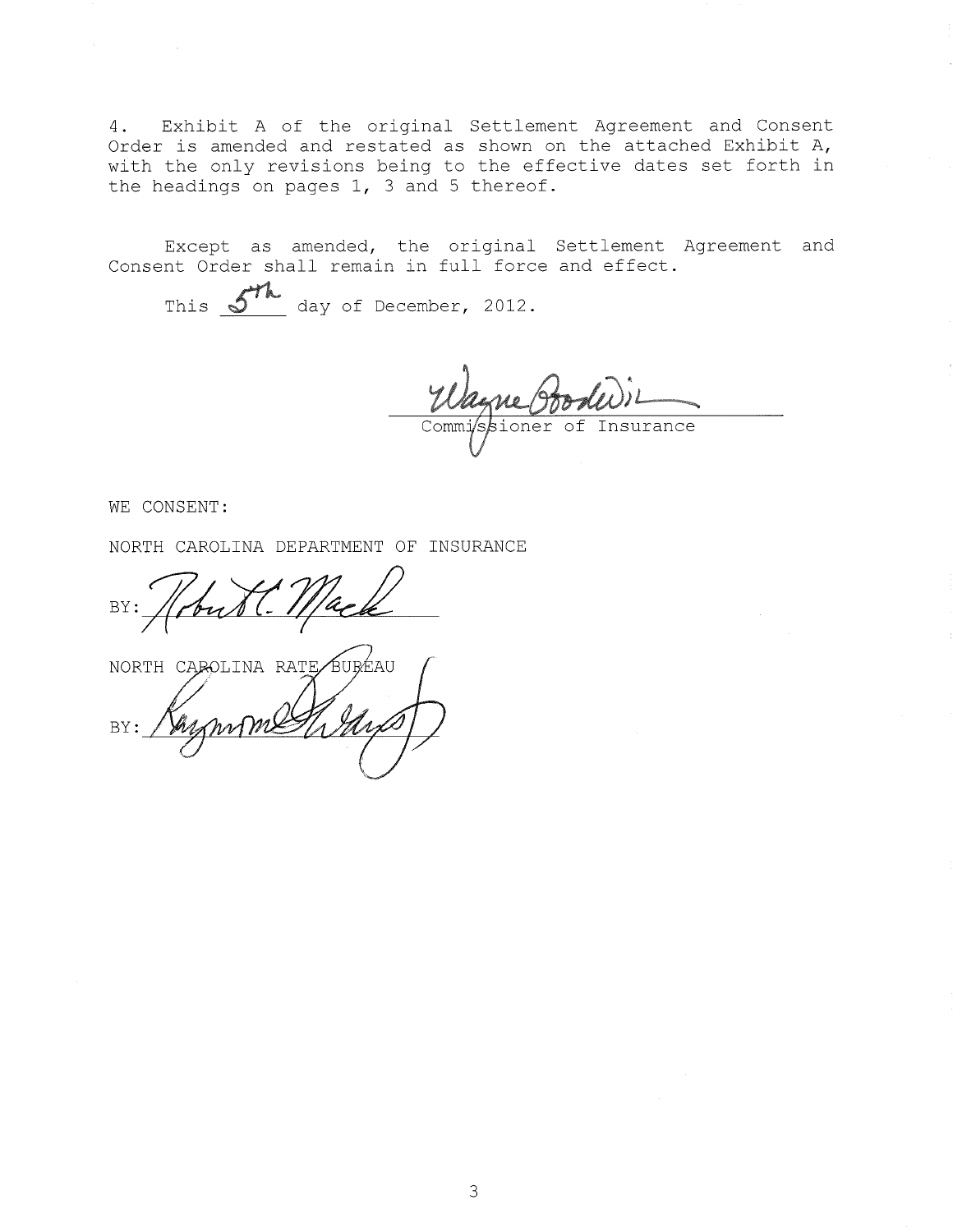#### DWELLING FIRE AND EXTENDED COVERAGE INSURANCE

#### TERRITORY RATE LEVEL CHANGES

APPLICABLE TO NEW AND RENEWAL POLICIES BECOMING EFFECTIVE ON AND AFTER APRIL 1, 2013 (YEAR 1)\*

| <b>TERRITORY</b><br><b>CODE</b>                                                                             | <b>EXTENDED COVERAGE</b>                                                                                                                                 |                                                                                                                                                       |
|-------------------------------------------------------------------------------------------------------------|----------------------------------------------------------------------------------------------------------------------------------------------------------|-------------------------------------------------------------------------------------------------------------------------------------------------------|
|                                                                                                             | Buildings                                                                                                                                                | Contents                                                                                                                                              |
| 7<br>$\, 8$<br>32<br>34<br>36<br>38<br>39<br>41<br>44<br>45<br>46<br>47<br>48<br>49<br>52<br>53<br>57<br>60 | 11.5%<br>$-15.6%$<br>3.5%<br>5.0%<br>7.9%<br>11.3%<br>9.7%<br>16.1%<br>16.1%<br>12.3%<br>5.9%<br>5.0%<br>11.8%<br>2.9%<br>15.2%<br>3.1%<br>4.3%<br>10.1% | 11.5%<br>15.6%<br>3.5%<br>5.0%<br>7.9%<br>11.3%<br>9.7%<br>16.1%<br>16.1%<br>12.3%<br>5.9%<br>5.0%<br>11.8%<br>2.9%<br>15.2%<br>3.1%<br>4.3%<br>10.1% |
| SW <sub>1</sub>                                                                                             | 11.4%                                                                                                                                                    | 11.4%                                                                                                                                                 |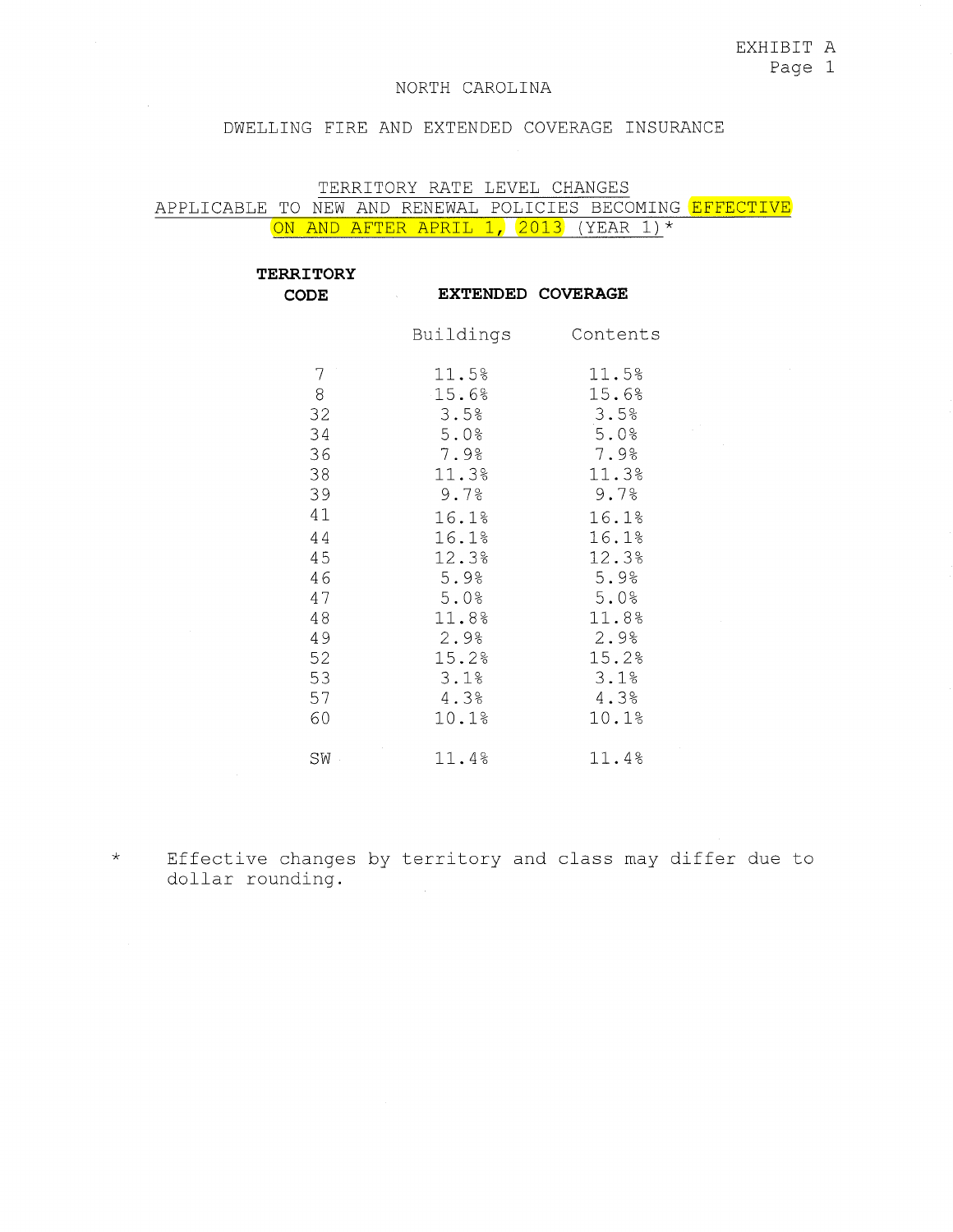## DWELLING FIRE AND EXTENDED COVERAGE INSURANCE

# TERRITORY RATES (YEAR 1)

| <b>TERRITORY</b>                                             |                                                                    |                                                                                                                                                             |
|--------------------------------------------------------------|--------------------------------------------------------------------|-------------------------------------------------------------------------------------------------------------------------------------------------------------|
| <b>CODE</b>                                                  |                                                                    | EXTENDED COVERAGE                                                                                                                                           |
|                                                              | Buildings                                                          | Contents                                                                                                                                                    |
| 7<br>8<br>32<br>34<br>36<br>38<br>39<br>41<br>44<br>45<br>46 | \$191<br>198<br>26<br>30<br>17<br>16<br>18<br>50<br>28<br>45<br>30 | \$26<br>27<br>$\mathbf{2}$<br>$\overline{c}$<br>$\overline{1}$<br>$\mathbf{1}$<br>$\overline{1}$<br>6<br>$\overline{2}$<br>$\overline{4}$<br>$\overline{c}$ |
| 47<br>48<br>49<br>52<br>53<br>57<br>60                       | 37<br>112<br>103<br>115<br>26<br>22<br>22                          | 3<br>16<br>14<br>16<br>$\mathbf 2$<br>$\mathbf{1}$<br>$\overline{2}$                                                                                        |

|    | Buildings | Contents      |
|----|-----------|---------------|
|    | \$173     | $$22$<br>$24$ |
| 8  | 178       |               |
| 48 | 92        | 13            |
| 49 | 86        | 11            |
| 52 | 91        | 12            |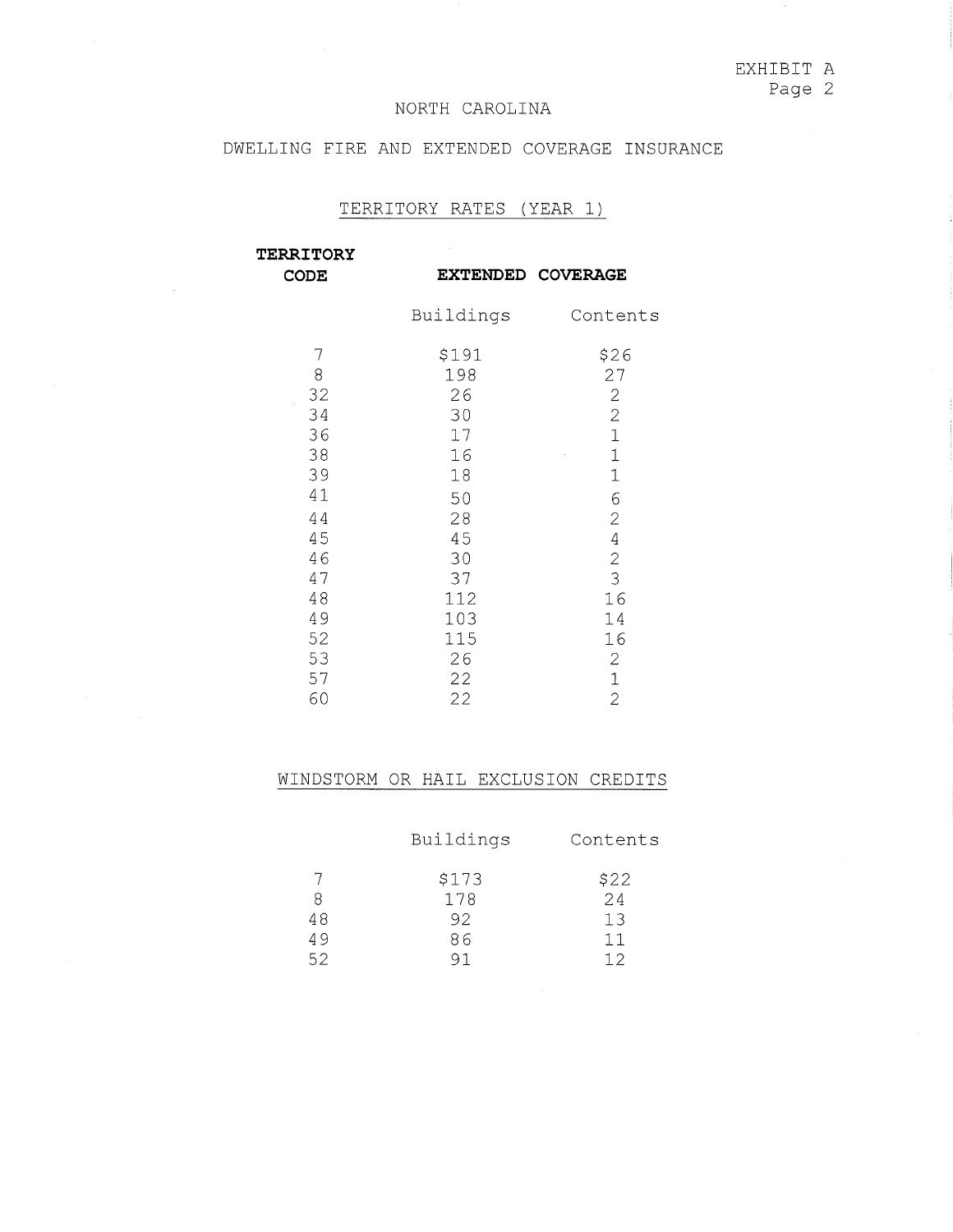#### DWELLING FIRE AND EXTENDED COVERAGE INSURANCE

## TERRITORY RATE LEVEL CHANGES

APPLICABLE TO NEW AND RENEWAL POLICIES BECOMING EFFECTIVE ON AND AFTER APRIL 1, 2014 (YEAR 2) \*

| <b>TERRITORY</b><br><b>CODE</b>                                                                        |                                                                                                                                              | <b>EXTENDED COVERAGE</b>                                                                                                                     |
|--------------------------------------------------------------------------------------------------------|----------------------------------------------------------------------------------------------------------------------------------------------|----------------------------------------------------------------------------------------------------------------------------------------------|
|                                                                                                        | Buildings                                                                                                                                    | Contents                                                                                                                                     |
| 7<br>8<br>32<br>34<br>36<br>38<br>39<br>41<br>44<br>45<br>46<br>47<br>48<br>49<br>52<br>53<br>57<br>60 | 8.3%<br>8.3%<br>8.3%<br>8.3%<br>8.3%<br>8.3%<br>8.3%<br>8.3%<br>8.3%<br>8.3%<br>8.3%<br>8.3%<br>8.3%<br>8.3%<br>8.3%<br>8.3%<br>8.3%<br>8.3% | 8.3%<br>8.3%<br>8.3%<br>8.3%<br>8.3%<br>8.3%<br>8.3%<br>8.3%<br>8.3%<br>8.3%<br>8.3%<br>8.3%<br>8.3%<br>8.3%<br>8.3%<br>8.3%<br>8.3%<br>8.3% |
| SW                                                                                                     | 8.3%                                                                                                                                         | 8.3%                                                                                                                                         |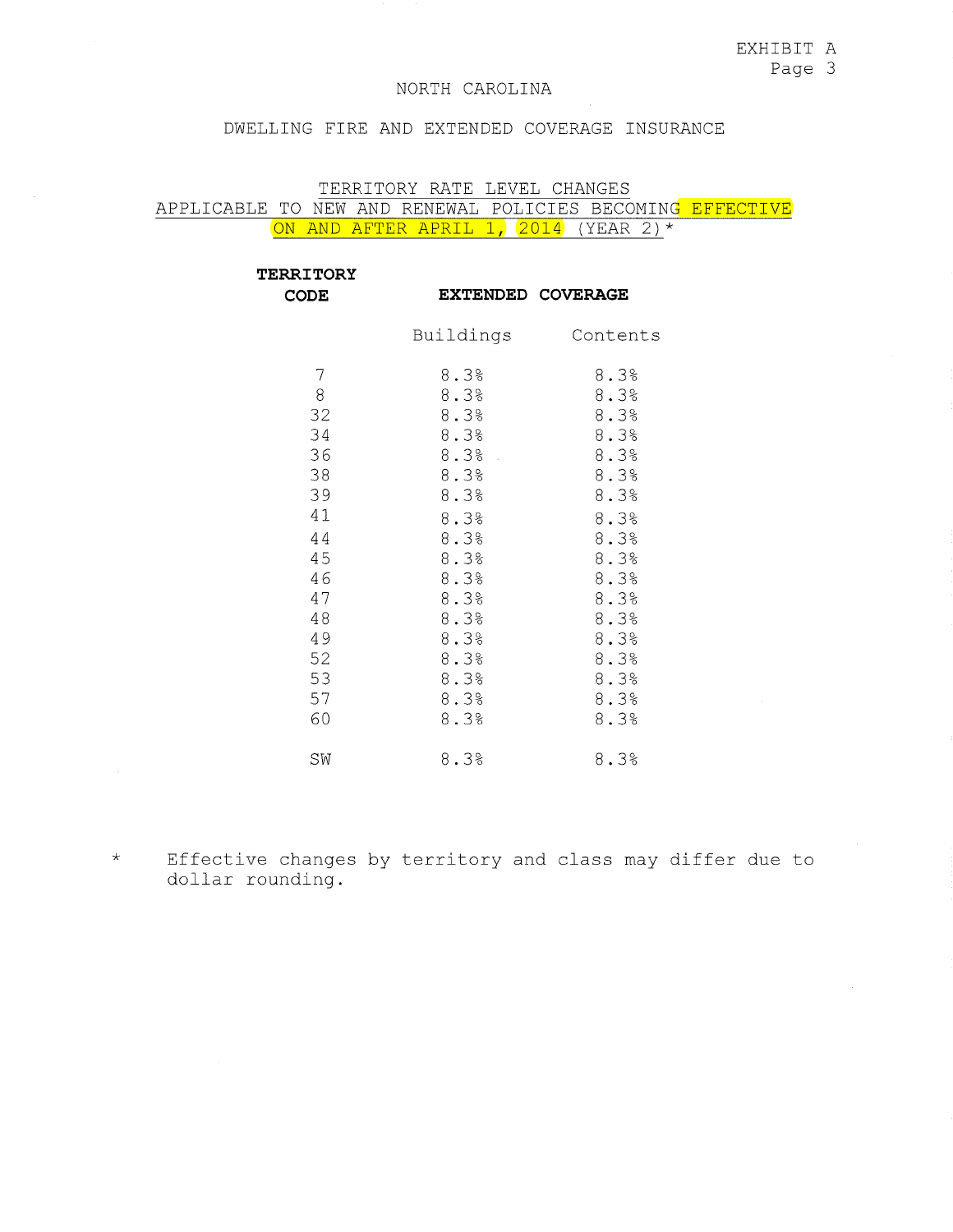## DWELLING FIRE AND EXTENDED COVERAGE INSURANCE

### TERRITORY RATES (YEAR 2)

**TERRITORY** 

**CODE** 

**EXTENDED COVERAGE** 

|    | Buildings | Contents       |
|----|-----------|----------------|
| 7  | \$206     | \$28           |
| 8  | 214       | 29             |
| 32 | 28        | $\overline{c}$ |
| 34 | 33        | $\overline{c}$ |
| 36 | 19        | $\mathbf{1}$   |
| 38 | 17        | $\mathbf 1$    |
| 39 | 19        | 1              |
| 41 | 54        | 6              |
| 44 | 30        | 3              |
| 45 | 49        | 5              |
| 46 | 32        | $\overline{c}$ |
| 47 | 40        | 3              |
| 48 | 121       | 17             |
| 49 | 111       | 16             |
| 52 | 125       | 17             |
| 53 | 28        | 2              |
| 57 | 24        | $\mathbf 1$    |
| 60 | 24        | $\overline{2}$ |

|    | Buildings | Contents |
|----|-----------|----------|
|    | \$188     | \$24     |
| 8  | 194       | 26       |
| 48 | 101       | 14       |
| 49 | 94        | 13       |
| 52 | 101       |          |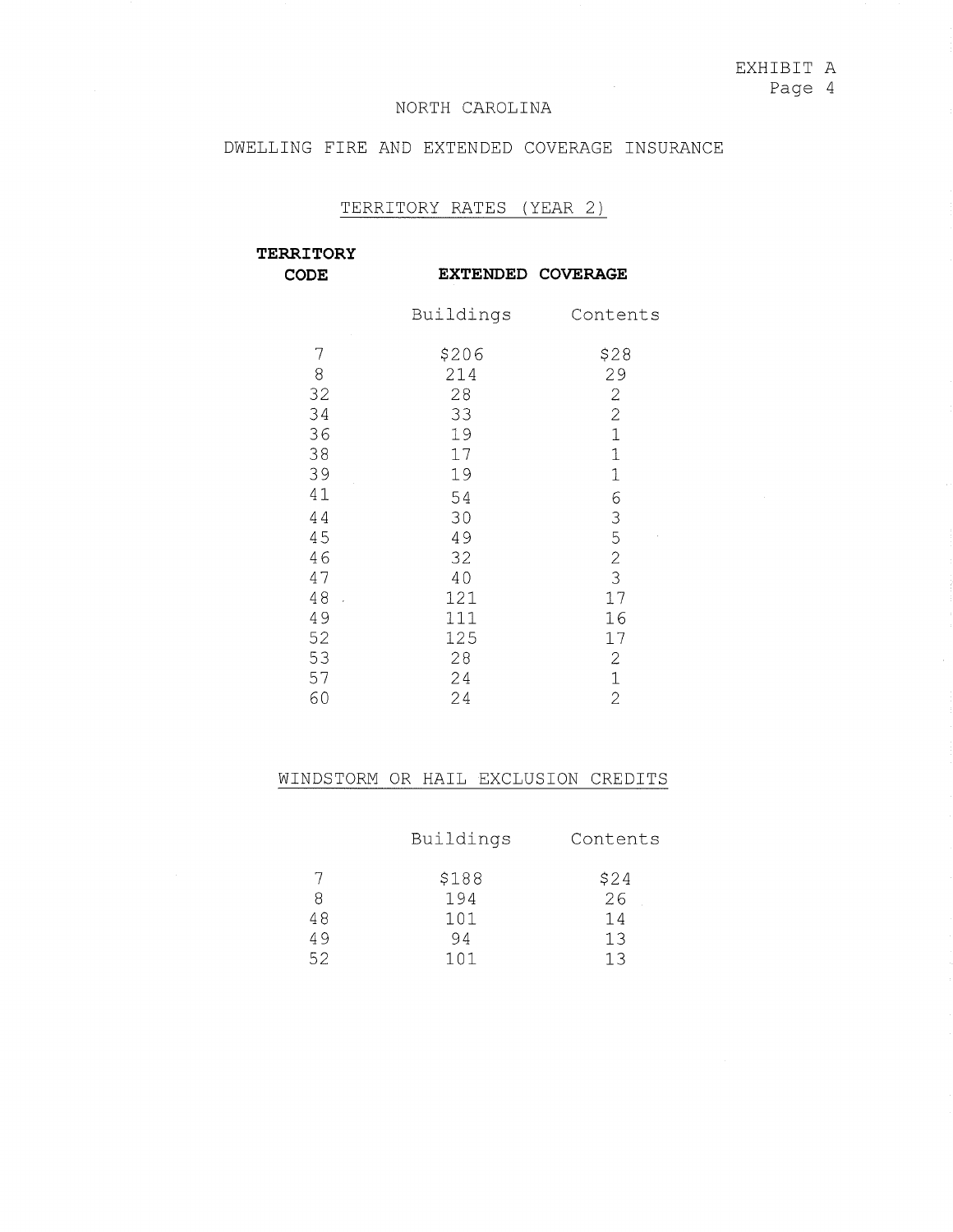EXHIBIT A

Page 5

## NORTH CAROLINA

### DWELLING FIRE AND EXTENDED COVERAGE INSURANCE

## TERRITORY RATE LEVEL CHANGES APPLICABLE TO NEW AND RENEWAL POLICIES BECOMING <mark>EFFECTIVE</mark> ON AND AFTER APRIL 1, 2015 (YEAR 3)\*

| <b>TERRITORY</b>                                                                                       |                                                                                                                                              |                                                                                                                                              |
|--------------------------------------------------------------------------------------------------------|----------------------------------------------------------------------------------------------------------------------------------------------|----------------------------------------------------------------------------------------------------------------------------------------------|
| <b>CODE</b>                                                                                            | <b>EXTENDED COVERAGE</b>                                                                                                                     |                                                                                                                                              |
|                                                                                                        | Buildings                                                                                                                                    | Contents                                                                                                                                     |
| 7<br>8<br>32<br>34<br>36<br>38<br>39<br>41<br>44<br>45<br>46<br>47<br>48<br>49<br>52<br>53<br>57<br>60 | 3.4%<br>3.4%<br>3.4%<br>3.4%<br>3.4%<br>3.4%<br>3.4%<br>3.4%<br>3.4%<br>3.4%<br>3.4%<br>3.4%<br>3.4%<br>3.4%<br>3.4%<br>3.4%<br>3.4%<br>3.4% | 3.4%<br>3.4%<br>3.4%<br>3.4%<br>3.4%<br>3.4%<br>3.4%<br>3.4%<br>3.4%<br>3.4%<br>3.4%<br>3.4%<br>3.4%<br>3.4%<br>3.4%<br>3.4%<br>3.4%<br>3.4% |
| SW                                                                                                     | 3.4%                                                                                                                                         | 3.4%                                                                                                                                         |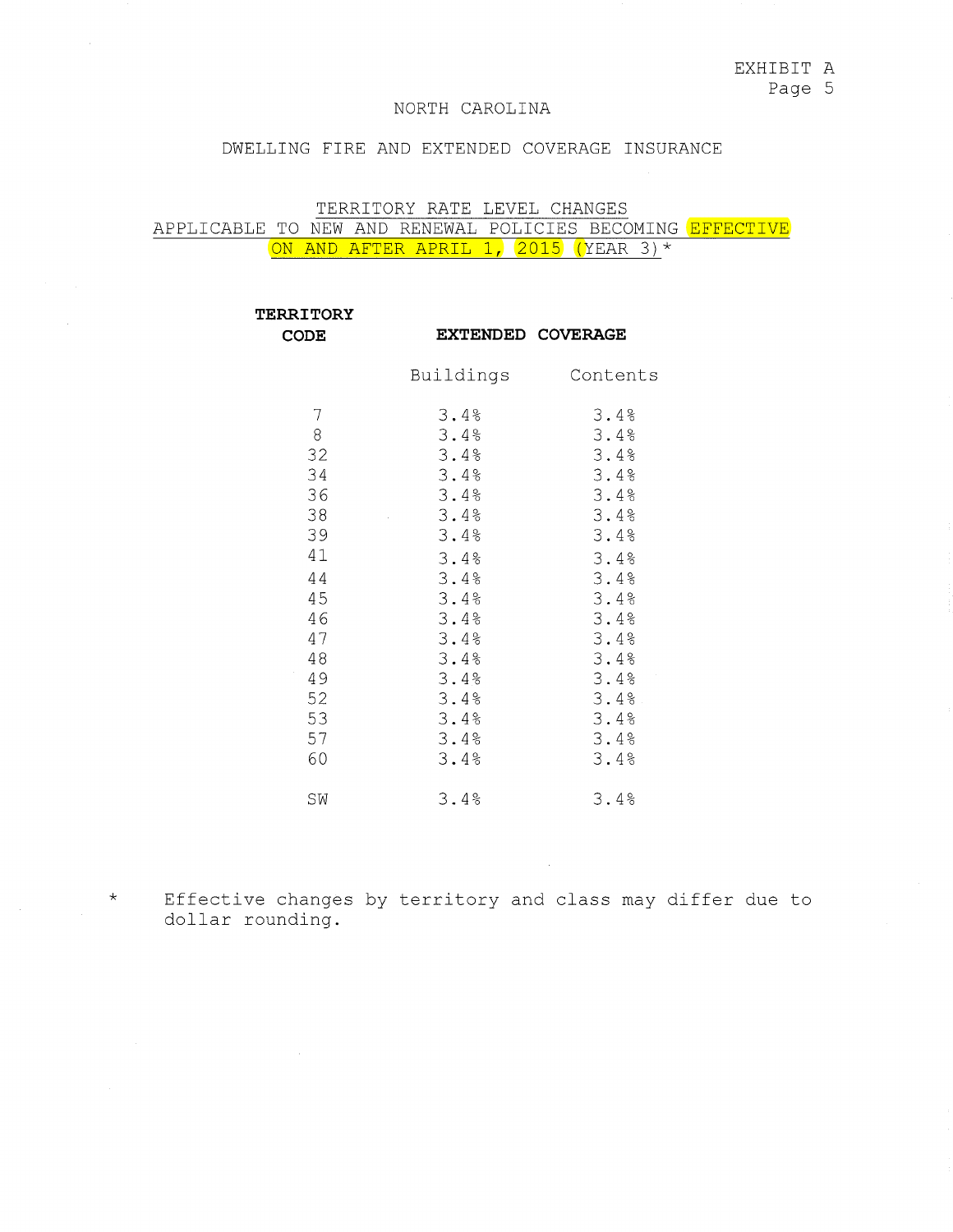EXHIBIT A Page 6

#### NORTH CAROLINA

## DWELLING FIRE AND EXTENDED COVERAGE INSURANCE

## TERRITORY RATES (YEAR 3)

| <b>TERRITORY</b><br><b>CODE</b> |           | EXTENDED COVERAGE |
|---------------------------------|-----------|-------------------|
|                                 | Buildings | Contents          |
| 7                               | \$214     | \$29<br>¥,        |
| 8                               | 221       | 30                |
| 32                              | 29        | $\sqrt{2}$        |
| 34                              | 34        | $\overline{c}$    |
| 36                              | 19        | $\mathbf{1}$      |
| 38                              | 17        | $\mathbf{1}$      |
| 39                              | 20        | $\mathbf{1}$      |
| 41                              | 56        | 7                 |
| 44                              | 31        |                   |
| 45                              | 50        | $\frac{3}{5}$     |
| 46                              | 33        | $\frac{2}{3}$     |
| 47                              | 41        |                   |
| 48                              | 125       | 18                |
| 49                              | 115       | 16                |
| 52                              | 129       | 18                |
| 53                              | 29        | $\mathbf{2}$      |
| 57                              | 25        | $\mathbf{1}$      |
| 60                              | 25        | $\overline{2}$    |

|    | Buildings | Contents |
|----|-----------|----------|
|    | \$196     | \$25     |
| 8  | 201       | 27       |
| 48 | 105       | 15       |
| 49 | 98        | 13       |
| 52 | 105       | 14       |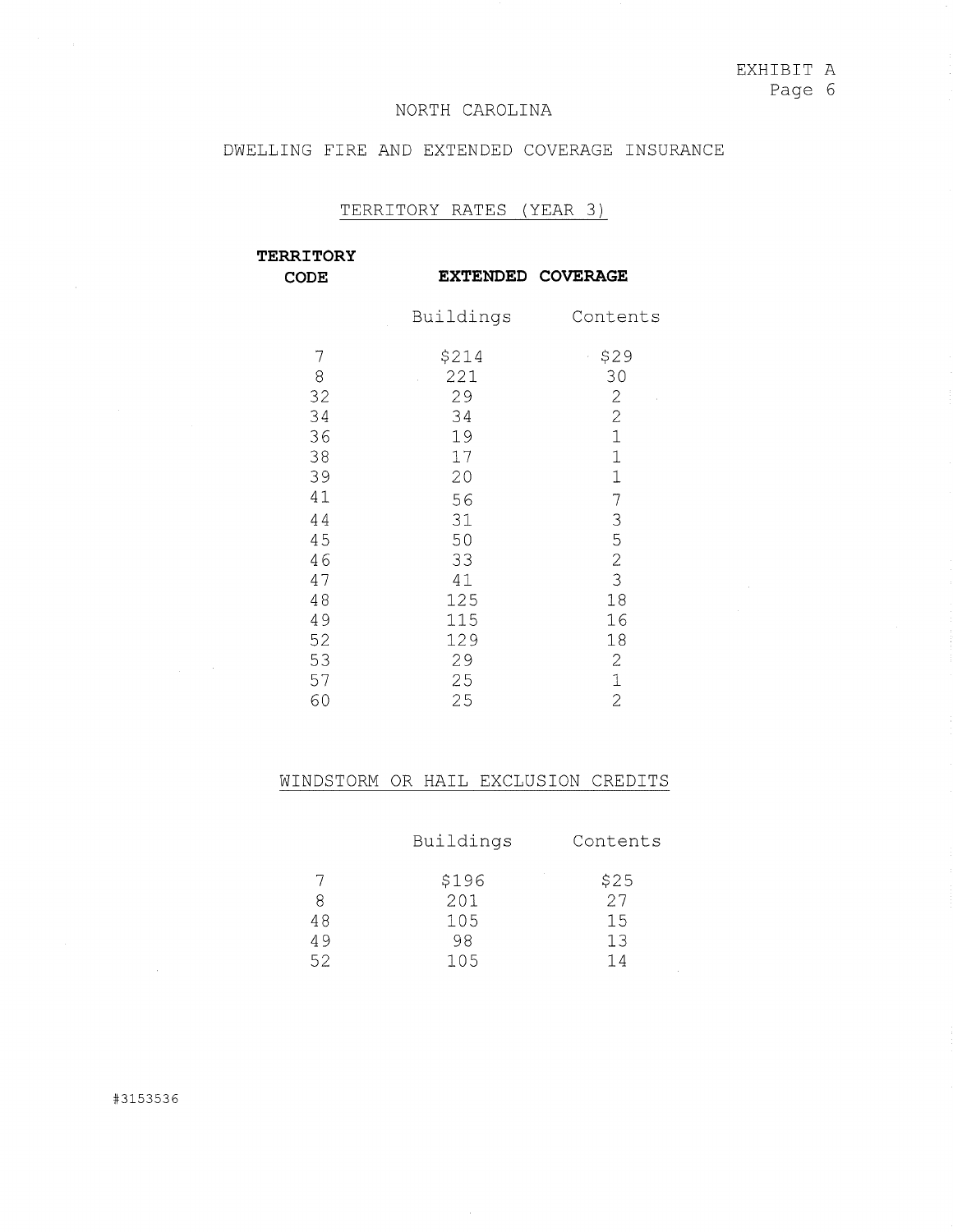## NORTH CAROLINA DEPARTMENT OF INSURANCE RALEIGH, NORTH CAROLINA

IN THE MATTER OF A FILING DATED JANUARY 4, 2011, BY THE NORTH CAROLINA RATE BUREAU FOR REVISED DWELLING FIRE AND EXTENDED COVERAGE INSURANCE RATES

BEFORE THE COMMISSIONER OF INSURANCE

DOCKET NO. 1679

\*\*\*\*\*\*\*\*\*\*\*\*\*\*\*\*\*\*\*\*\*\*\*\*\*\*\*\*\*\*\*\*\*\*\*\*\*

SETTLEMENT AGREEMENT AND CONSENT ORDER

#### \*\*\*\*\*\*\*\*\*\*\*\*\*\*\*\*\*\*\*\*\*\*\*\*\*\*\*\*\*\*\*\*\*\*\*\*\*

On January 4, 2011, the North Carolina Rate Bureau ("Rate Bureau") made a filing for revised rates for the dwelling fire and extended coverage line of insurance (the "2011 Filing") . The 2011 Filing proposed an increase in the overall average rate level of 20.5%, varying by coverage and by territory within the state. The 2011 Filing also proposed a revision of the territory definitions for the dwelling fire and extended coverage line of insurance such that those definitions would be the same as the territory definitions for the homeowners line of insurance.

Following a hearing, the Commissioner of Insurance entered an order that approved the filed rate level decrease of  $-7.3$ % for the fire portion of the 2011 Filing, and the Rate Bureau implemented that decrease. The Commissioner's Order disapproved the filed increase of +36.1% for the extended coverage portion of the 2011 Filing in **its** entirety. The Commissioner approved the revised territory definitions as filed.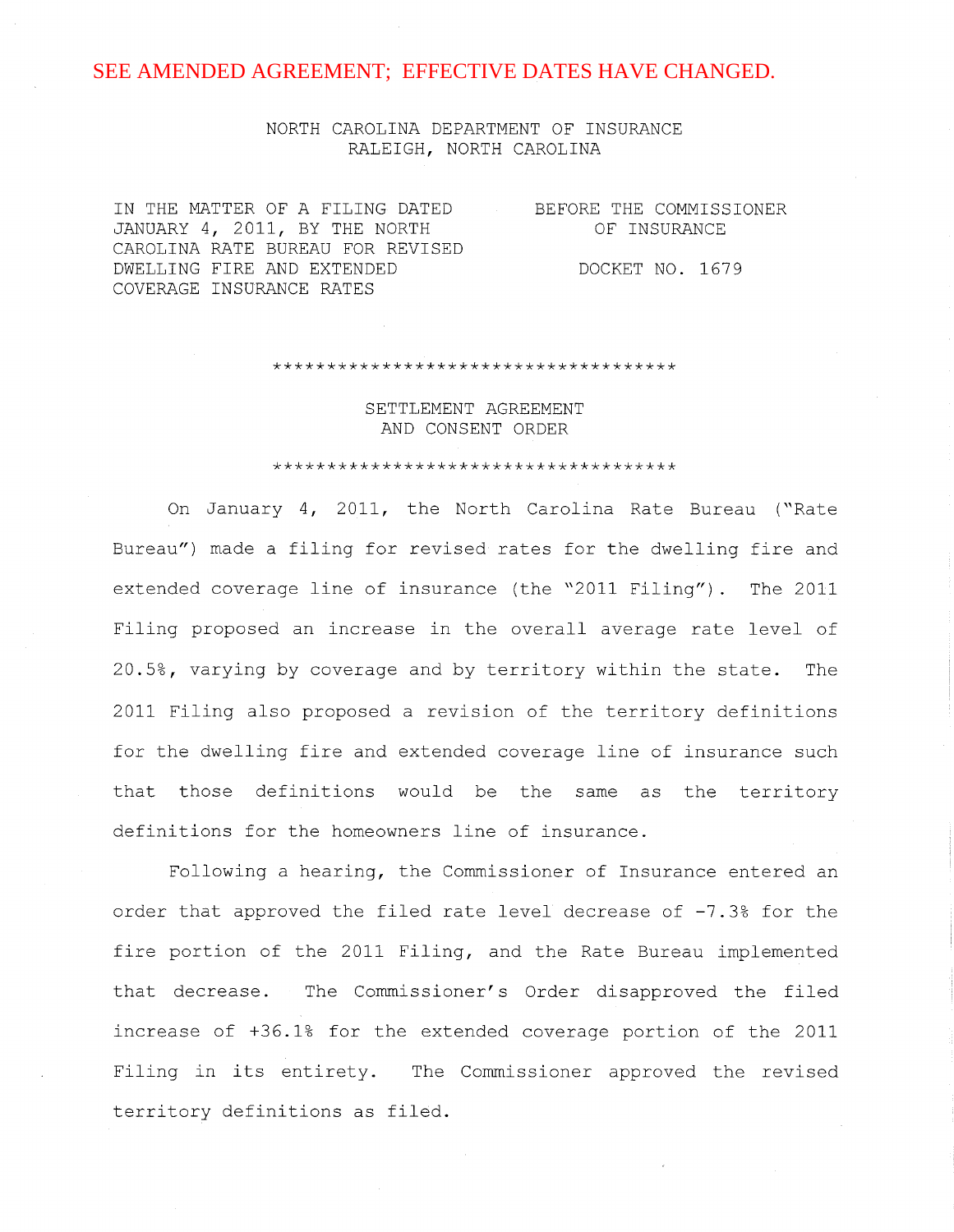The Rate Bureau appealed the Commissioner's Order. That appeal is currently pending before the North Carolina Court of Appeals.

It appears to the Commissioner that the Rate Bureau and the North Carolina Department of Insurance ("Department") have, after consultation with their respective legal, actuarial and economic advisors and subject to approval by the Commissioner and to the conditions hereinafter set forth, entered into a settlement of all matters and things in dispute in connection with the 2011 Filing. The proposed settlement would provide for the approval of overall statewide decreases of -7.3% in the fire portion of the 2011 Filing, varying by territory, as already implemented by the Rate Bureau. The proposed settlement would provide for overall statewide rate level increases in the extended coverage portion of the 2011 Filing to be spread over three years, with the increases in the first year varying by territory and the increases in the subsequent two years applying equally to all territories. It appears to the Commissioner that such settlement is fair and reasonable and should be approved;

#### NOW, THEREFORE, IT IS ORDERED AND AGREED AS FOLLOWS:

- 1. The 2011 Filing is approved subject to the modifications set forth in paragraph 2, below.
- 2. The approved overall statewide rate level increases for the extended coverage portion of the 2011 Filing shall take place over a three-year period and are as follows:
	- (a) An 11.4% increase over current rates distributed by territory as shown on the attached Exhibit  $A_{\ell}$

2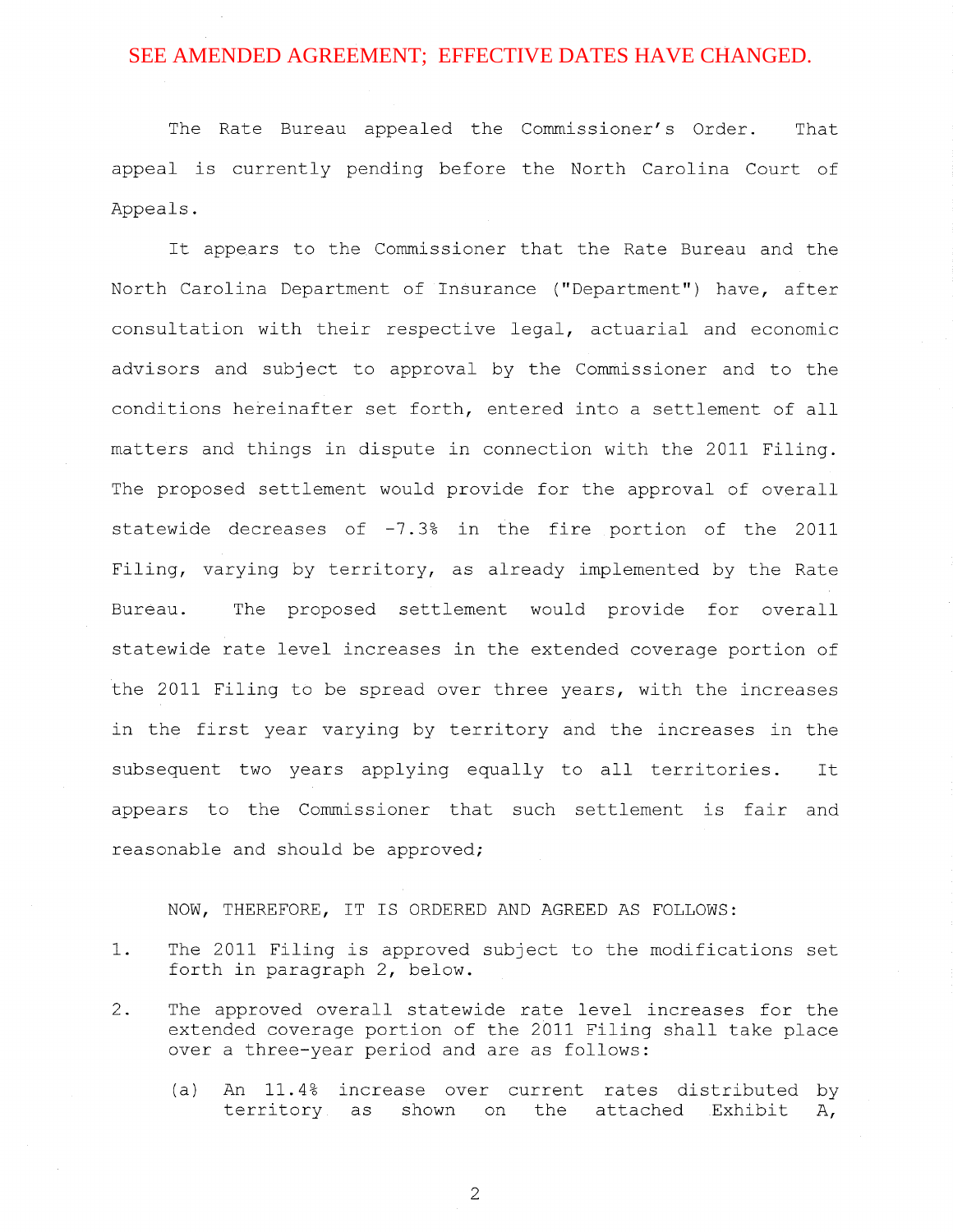applicable to all new and renewal policies becoming effective on and after March 1, 2013.

- (b) An 8. 3% increase over rates in effect on February 28, 2014 distributed by territory as shown on the attached Exhibit A, applicable to all new and renewal policies becoming effective on and after March 1, 2014.
- (c) A 3. 4% increase over rates in effect on February 28, 2015 distributed by territory as shown on the attached Exhibit A, applicable to all new and renewal policies becoming effective on and after March 1, 2015.
- 3. Subject to the provisions of Paragraph 4 below, the rates resulting from the increase described in Paragraph 2(c) above shall remain in force until March 1, 2016 and thereafter until revised as provided by law, and neither the Rate Bureau nor the Commissioner nor the Department shall undertake to effect a change in such rates having an effective date prior to March 1, 2016; provided, however, that nothing in this section shall prevent a change in such rates prior to March 1, 2016 if agreed to by the Rate Bureau and the Commissioner.
- 4. Notwithstanding any other provision of this Settlement Agreement and Consent Order, in the event of legislative or judicial action subsequent to the date of this Settlement Agreement and Consent Order which changes premium taxes, regulatory fees, the statutory ratemaking methodology, rate level need or loss or expense exposure of insurers, either the Rate Bureau or the Commissioner shall have the right to take such action as is within its or his statutory authority to effect a change in rates prior to March 1, 2016 for the sole purpose of adjusting rates to reflect the effects of such legislative or judicial action. Further, nothing herein shall prevent the Rate Bureau from taking such action as is<br>within its statutory authority to revise territory statutory authority to revise territory definitions or to revise rating or relativity factors based<br>on matters such as mitigation features, on matters such as mitigation features, protection/construction features, deductibles, policy protection/construction features, deductibles, policy<br>amounts, territory relativity or other such factors, so long as any such action does not increase the then overall statewide rate level for the dwelling fire and extended coverage line of insurance.
- 5. The parties acknowledge that by entering into this Settlement Agreement and Consent Order they are not condoning, validating, accepting or agreeing to any theories, methodologies or calculations regarding or pertaining to profit, dividends, deviations, catastrophe loadings, or any other theory, methodology or calculation not specifically

3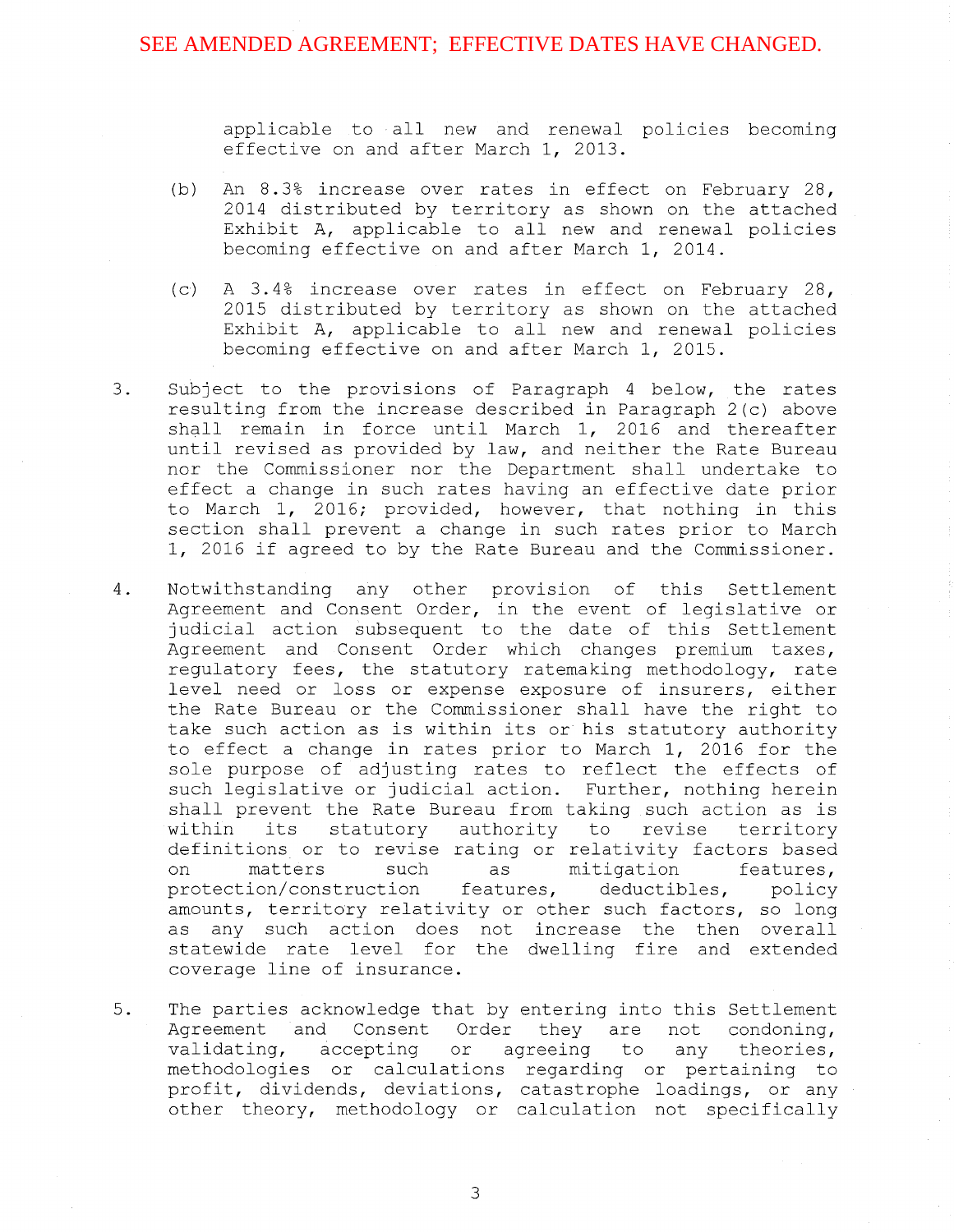mentioned herein. The parties further acknowledge that by entering into this Settlement Agreement and Consent Order they are not bound or limited in making, reviewing or contesting any future rate filings in any line of insurance subject to the Rate Bureau's jurisdiction by the theories, methodologies or calculations contained in the 2011 Filing.

6. Without limiting the above, the parties specifically acknowledge the Department's position that by entering into this Settlement Agreement and Consent Order the Department is not validating or accepting the computer model used in the 2011 Filing and is not committing to the use of computer modeling in future rate filings. The parties agree that they will continue to consult with each other to analyze data with respect to areas of the state with chronically high loss costs, will review computer models of North Carolina's vulnerability to hurricanes and other wind losses and will generally analyze the data as to this line of insurance in an effort to resolve their remaining differences, all to the end that rates be set and maintained both statewide and by territory that are neither excessive, inadequate nor unfairly discriminatory, and that the availability of insurance at actuarially appropriate rate levels is enhanced.

This  $26^{7}$  day of November, 2012.

issioner of Insurance

WE CONSENT:

NORTH CAROLINA DEPARTMENT OF INSURANCE

NORTH CAROLINA RATE, BUREAU

Kaymond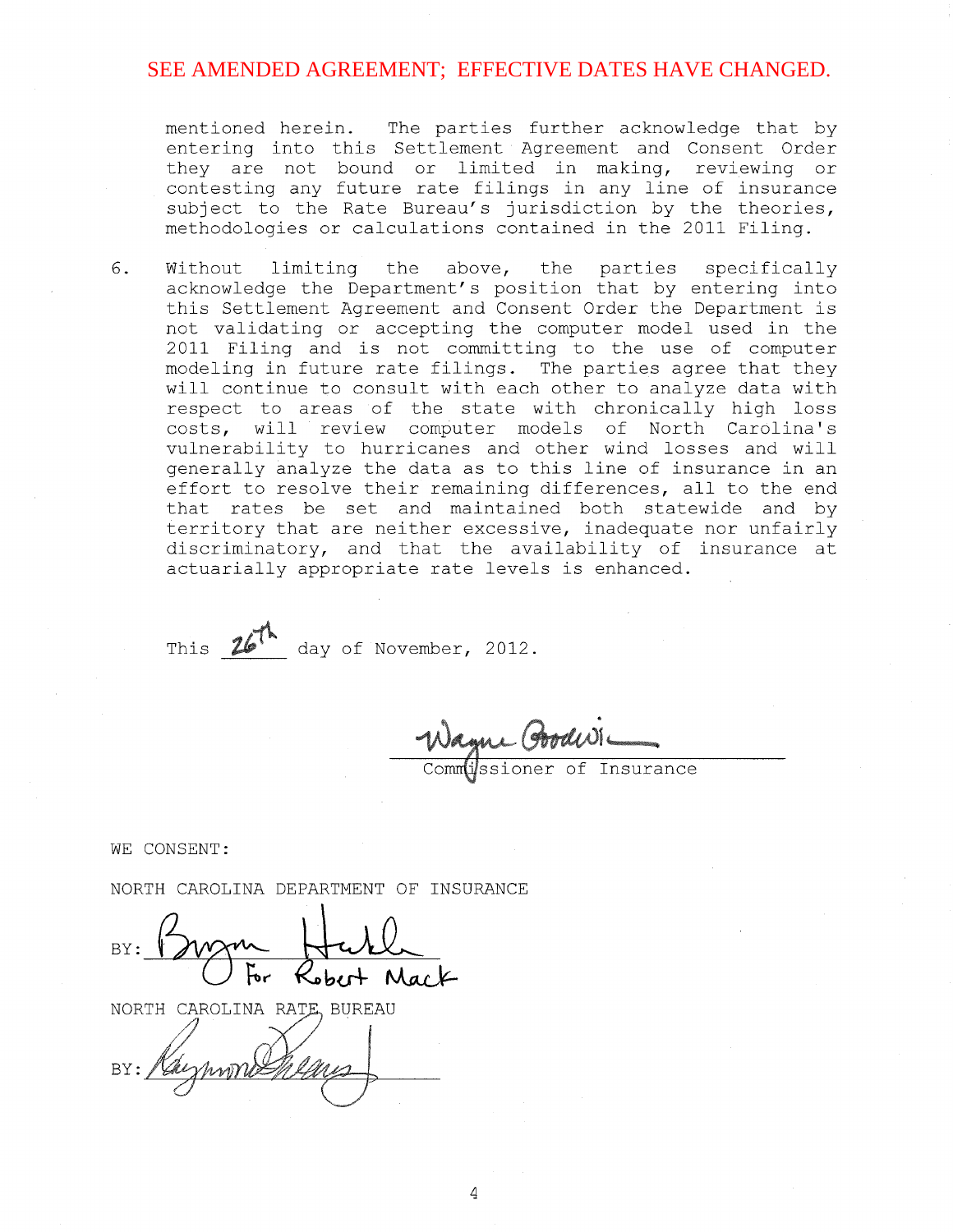Page 1

## NORTH CAROLINA

## DWELLING FIRE AND EXTENDED COVERAGE INSURANCE

TERRITORY RATE LEVEL CHANGES APPLICABLE TO NEW AND RENEWAL POLICIES BECOMING EFFECTIVE ON AND AFTER MARCH 1, 2013 (YEAR 1)\*

| <b>TERRITORY</b>                                                                                                    |                                                                                                                                              |                                                                                                                                              |
|---------------------------------------------------------------------------------------------------------------------|----------------------------------------------------------------------------------------------------------------------------------------------|----------------------------------------------------------------------------------------------------------------------------------------------|
| <b>CODE</b>                                                                                                         |                                                                                                                                              | <b>EXTENDED COVERAGE</b>                                                                                                                     |
|                                                                                                                     | Buildings                                                                                                                                    | Contents                                                                                                                                     |
| 7<br>8<br>32<br>34<br>36.<br>38<br>39<br>$\alpha$ .<br>41<br>44<br>45<br>46<br>47<br>48<br>49<br>$52 -$<br>53<br>57 | 11.5%<br>15.6%<br>3.5%<br>5.0%<br>7.98<br>11.3%<br>9.7%<br>16.1%<br>16.1%<br>12.3%<br>5.9%<br>5.0%<br>11.8%<br>2.9%<br>15.2%<br>3.1%<br>4.3% | 11.5%<br>15.6%<br>3.5%<br>5:0%<br>7.9%<br>11.3%<br>9.7%<br>16.1%<br>16.1%<br>12.3%<br>5.9%<br>5.0%<br>11.8%<br>2.9%<br>15.2%<br>3.1%<br>4.3% |
| 60                                                                                                                  | 10.1%                                                                                                                                        | 10.1%                                                                                                                                        |
| SW                                                                                                                  | 11.4%                                                                                                                                        | 11.4%                                                                                                                                        |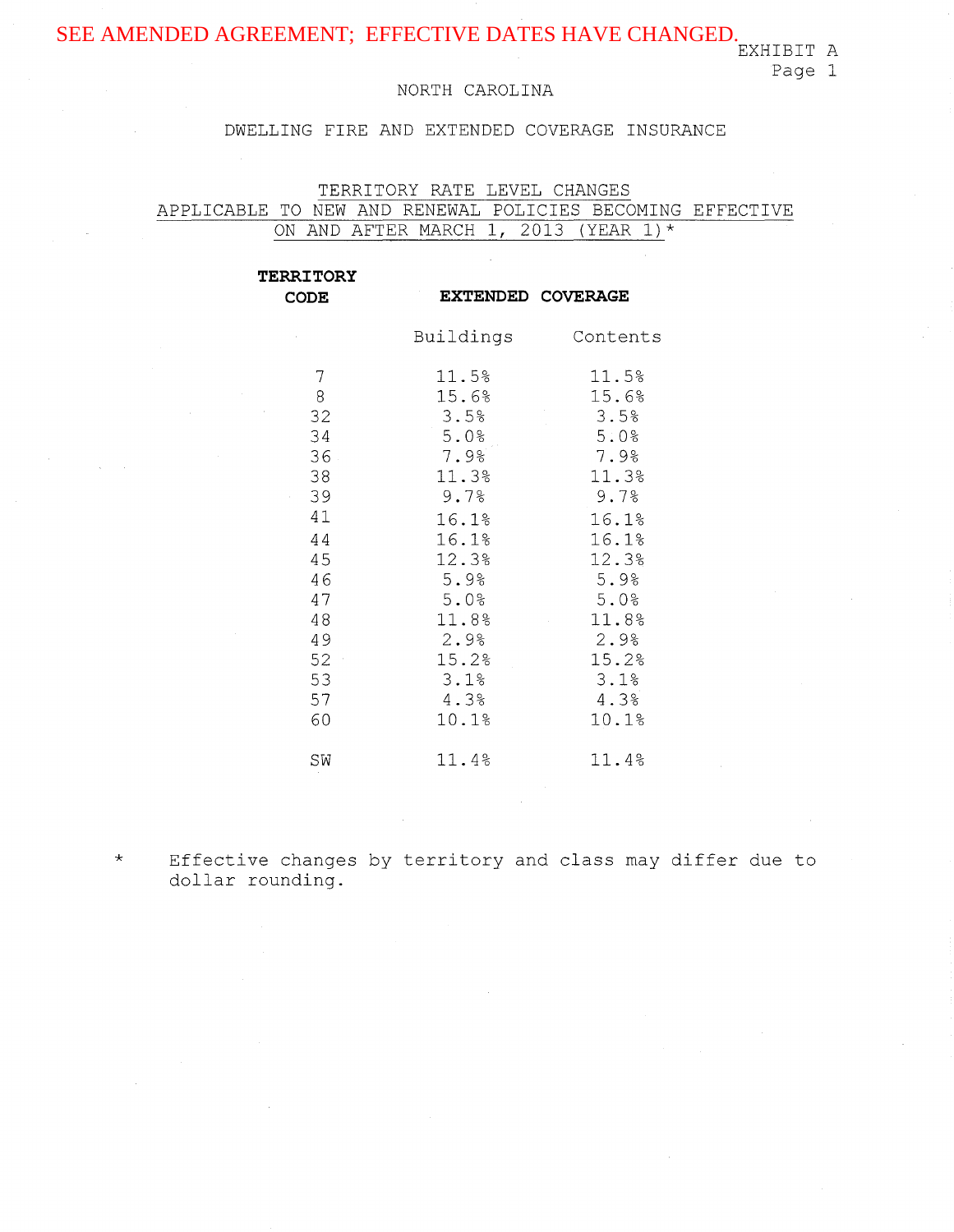## DWELLING FIRE AND EXTENDED COVERAGE INSURANCE

# TERRITORY RATES (YEAR 1)

| <b>TERRITORY</b><br><b>CODE</b> |                  | <b>EXTENDED COVERAGE</b>         |
|---------------------------------|------------------|----------------------------------|
|                                 | Buildings        | Contents                         |
| 7                               | \$191            | \$26                             |
| 8                               | 198              | 27                               |
| 32                              | 26               | $\mathbf{2}^{\circ}$             |
| 34                              | 30               | $\overline{c}$                   |
| 36                              | 17               | $\mathbf{1}$                     |
| 38                              | 16               | $\mathbf 1$                      |
| 39                              | 18               | $\mathbf 1$                      |
| 41                              | 50               | 6                                |
| 44                              | 28               | $\mathbf{2}$                     |
| 45                              | 45               | $\overline{4}$                   |
| 46                              | 30               | $\mathbf{2}$                     |
| 47<br>48<br>49                  | 37<br>112<br>103 | 3<br>16<br>14<br>$\sim 10^{-11}$ |
| 52                              | 115              | 16                               |
| 53                              | 26               | $\mathbf{2}$                     |
| 57                              | 22               | $\mathbf 1$                      |
| 60                              | 22               | $\overline{2}$                   |

| Buildings | Contents        |
|-----------|-----------------|
| \$173     | \$22            |
| 178       | $\frac{1}{2}$ 4 |
| 92        | 13              |
| 86        | 11              |
| 91        | 12              |
|           |                 |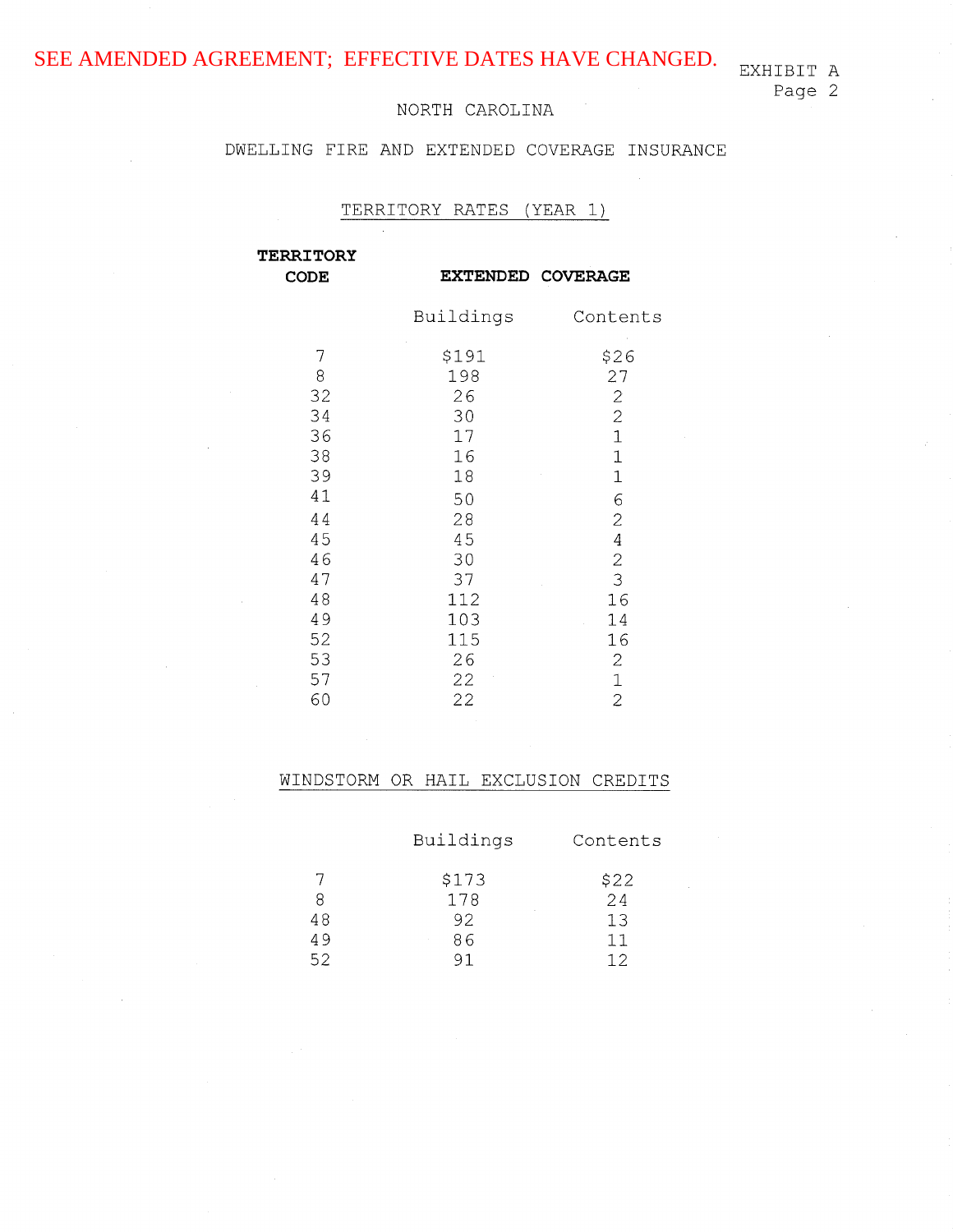## DWELLING FIRE AND EXTENDED COVERAGE INSURANCE

TERRITORY RATE LEVEL CHANGES APPLICABLE TO NEW AND RENEWAL POLICIES BECOMING EFFECTIVE ON AND AFTER MARCH 1, 2014 (YEAR 2)\*

| <b>TERRITORY</b><br><b>CODE</b>                                                                                        |                                                                                                                                                 | EXTENDED COVERAGE                                                                                                                            |
|------------------------------------------------------------------------------------------------------------------------|-------------------------------------------------------------------------------------------------------------------------------------------------|----------------------------------------------------------------------------------------------------------------------------------------------|
|                                                                                                                        | Buildings                                                                                                                                       | Contents                                                                                                                                     |
| 7<br>$\,8\,$<br>32<br>34<br>36<br>38<br>39<br>41<br>$\sim$<br>44<br>45<br>46<br>47<br>48<br>49<br>52<br>53<br>57<br>60 | 8.3%<br>8.3%<br>8.3%<br>8.3%<br>8.3%<br>8.3%<br>8.3%<br>8.3%<br>8.3%<br>8.3%<br>8.3%<br>8.3%<br>8.3%<br>8.3%<br>$8.3\%$<br>8.3%<br>8.3%<br>8.3% | 8.3%<br>8.3%<br>8.3%<br>8.3%<br>8.3%<br>8.3%<br>8.3%<br>8.3%<br>8.3%<br>8.3%<br>8.3%<br>8.3%<br>8.3%<br>8.3%<br>8.3%<br>8.3%<br>8.3%<br>8.3% |
| SW                                                                                                                     | 8.3%                                                                                                                                            | 8.3%                                                                                                                                         |

Effective changes by territory and class may differ due to dollar rounding.

\*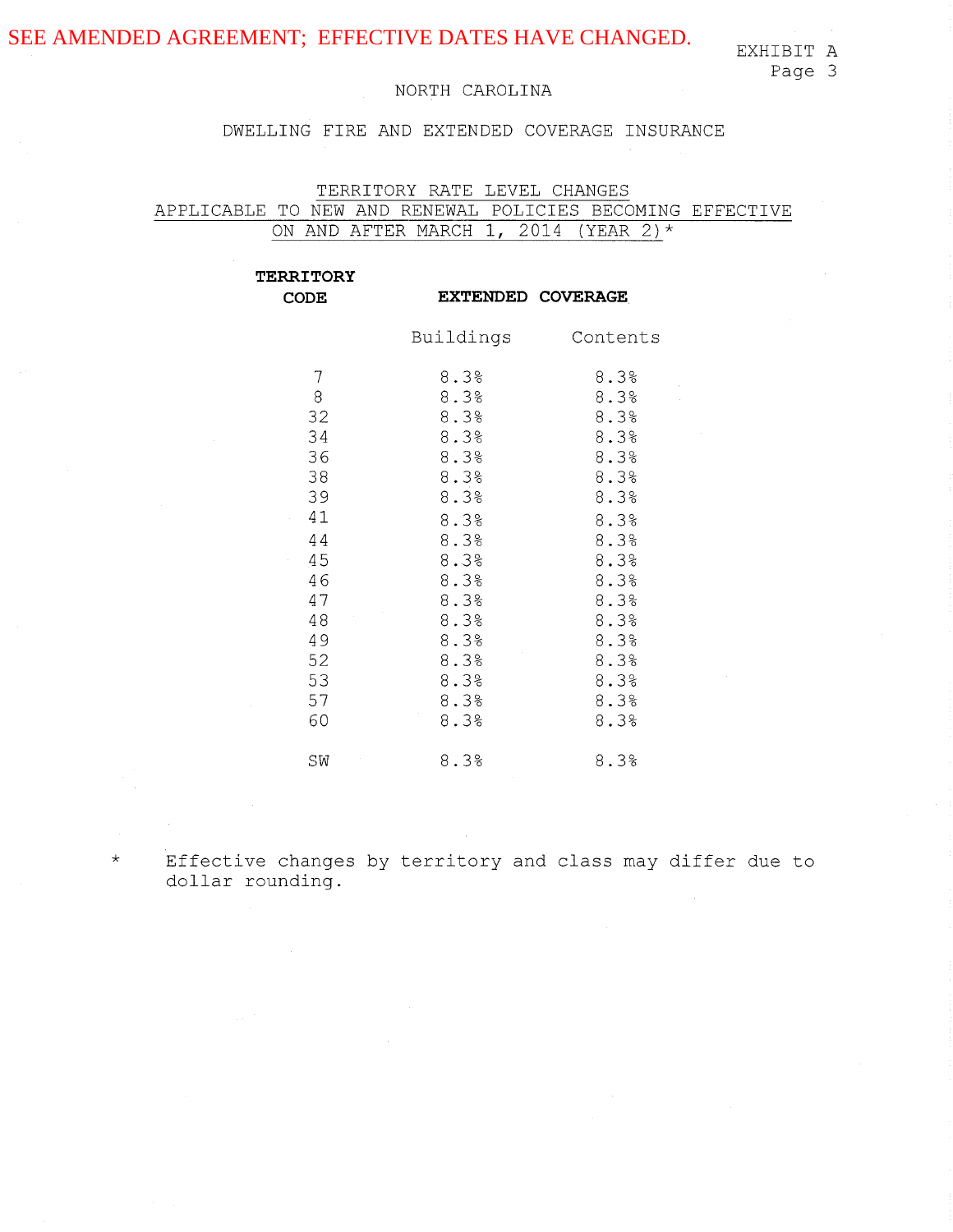# DWELLING FIRE AND EXTENDED COVERAGE INSURANCE

#### TERRITORY RATES (YEAR 2)

**TERRITORY CODE** 

**EXTENDED COVERAGE** 

|    | Buildings                            | Contents       |
|----|--------------------------------------|----------------|
| 7  | \$206<br>$\hat{\boldsymbol{\theta}}$ | \$28           |
| 8  | 214                                  | 29             |
| 32 | 28                                   | $\mathbf{2}$   |
| 34 | 33                                   | $\overline{c}$ |
| 36 | 19                                   | $\mathbf{1}$   |
| 38 | 17                                   | $\mathbf{1}$   |
| 39 | 19                                   | $\mathbf 1$    |
| 41 | 54                                   | $\dot{6}$      |
| 44 | 30                                   | 3              |
| 45 | 49                                   | 5              |
| 46 | 32                                   | $\overline{c}$ |
| 47 | 40                                   | 3              |
| 48 | 121                                  | 17             |
| 49 | 111                                  | 16             |
| 52 | 125                                  | 17             |
| 53 | 28                                   | $\sqrt{2}$     |
| 57 | 24                                   | $\mathbf 1$    |
| 60 | 24<br>ł                              | $\overline{2}$ |

|    | Buildings         | Contents      |
|----|-------------------|---------------|
|    | \$188             | $$24$<br>$26$ |
| -8 | 194<br>$\epsilon$ |               |
| 48 | 101               | 14            |
| 49 | 94                | 13            |
| 52 | 101               |               |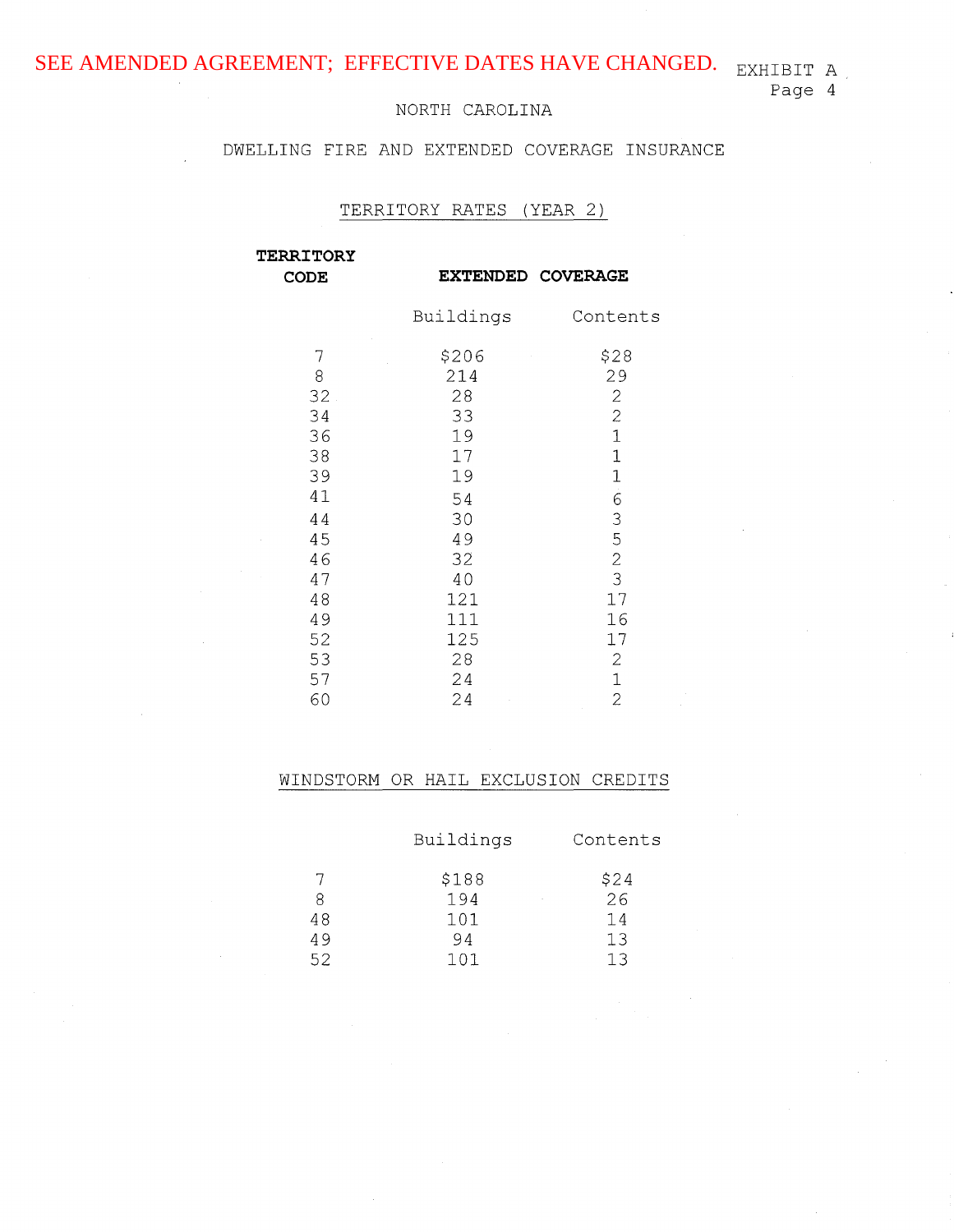## EXHIBIT A

# Page 5

### NORTH CAROLINA

## DWELLING FIRE AND EXTENDED COVERAGE INSURANCE

TERRITORY RATE LEVEL CHANGES APPLICABLE TO NEW AND RENEWAL POLICIES BECOMING EFFECTIVE ON AND AFTER MARCH 1, 2015 (YEAR 3)\*

| <b>TERRITORY</b>                                                                                                       |                                                                                                                                              |                                                                                                                                              |
|------------------------------------------------------------------------------------------------------------------------|----------------------------------------------------------------------------------------------------------------------------------------------|----------------------------------------------------------------------------------------------------------------------------------------------|
| <b>CODE</b>                                                                                                            |                                                                                                                                              | <b>EXTENDED COVERAGE</b>                                                                                                                     |
|                                                                                                                        | Buildings                                                                                                                                    | Contents                                                                                                                                     |
| $\overline{7}$<br>$-8$<br>32<br>34<br>36<br>38<br>39<br>41<br>44<br>45<br>46<br>47<br>48<br>49<br>52<br>53<br>57<br>60 | 3.4%<br>3.4%<br>3.4%<br>3.4%<br>3.4%<br>3.4%<br>3.4%<br>3.4%<br>3.4%<br>3.4%<br>3.4%<br>3.4%<br>3.4%<br>3.4%<br>3.4%<br>3.4%<br>3.4%<br>3.4% | 3.4%<br>3.4%<br>3.4%<br>3.4%<br>3.4%<br>3.4%<br>3.4%<br>3.4%<br>3.4%<br>3.4%<br>3.4%<br>3.4%<br>3.4%<br>3.4%<br>3.4%<br>3.4%<br>3.4%<br>3.4% |
| SW                                                                                                                     | 3.4%                                                                                                                                         | 3.4%                                                                                                                                         |
|                                                                                                                        |                                                                                                                                              |                                                                                                                                              |

\*